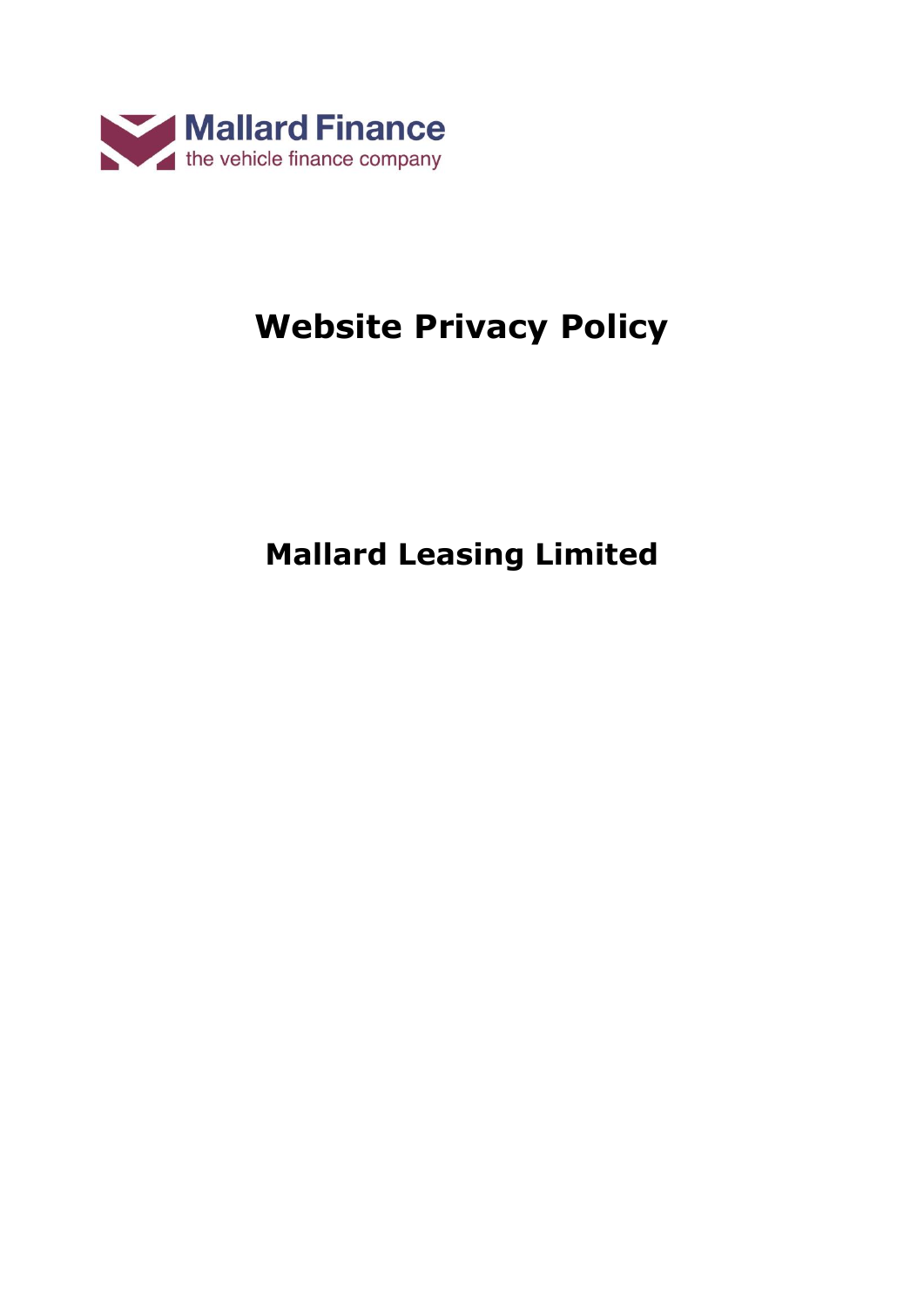# **CONTENTS**

# **CLAUSE**

| 1.      | IMPORTANT INFORMATION AND WHO WE ARE | 3              |
|---------|--------------------------------------|----------------|
| $2_{-}$ | THE DATA WE COLLECT ABOUT YOU        | 5              |
| 3.      | HOW IS YOUR PERSONAL DATA COLLECTED? | 6              |
| 4.      | HOW WE USE YOUR PERSONAL DATA        | $\overline{7}$ |
| 5.      | DISCLOSURES OF YOUR PERSONAL DATA    | 11             |
| 6.      | <b>CREDIT REFERENCE AGENCIES</b>     | $12 \,$        |
| 7.      | INTERNATIONAL TRANSFERS              | $12 \,$        |
| 8.      | DATA SECURITY                        | 12             |
| 9.      | DATA RETENTION                       | 13             |
| 10.     | <b>GLOSSARY</b>                      | 13             |

**\_\_\_\_\_\_\_\_\_\_\_\_\_\_\_\_\_\_\_\_\_\_\_\_\_\_\_\_\_\_\_\_\_\_\_\_\_\_\_\_\_\_\_\_**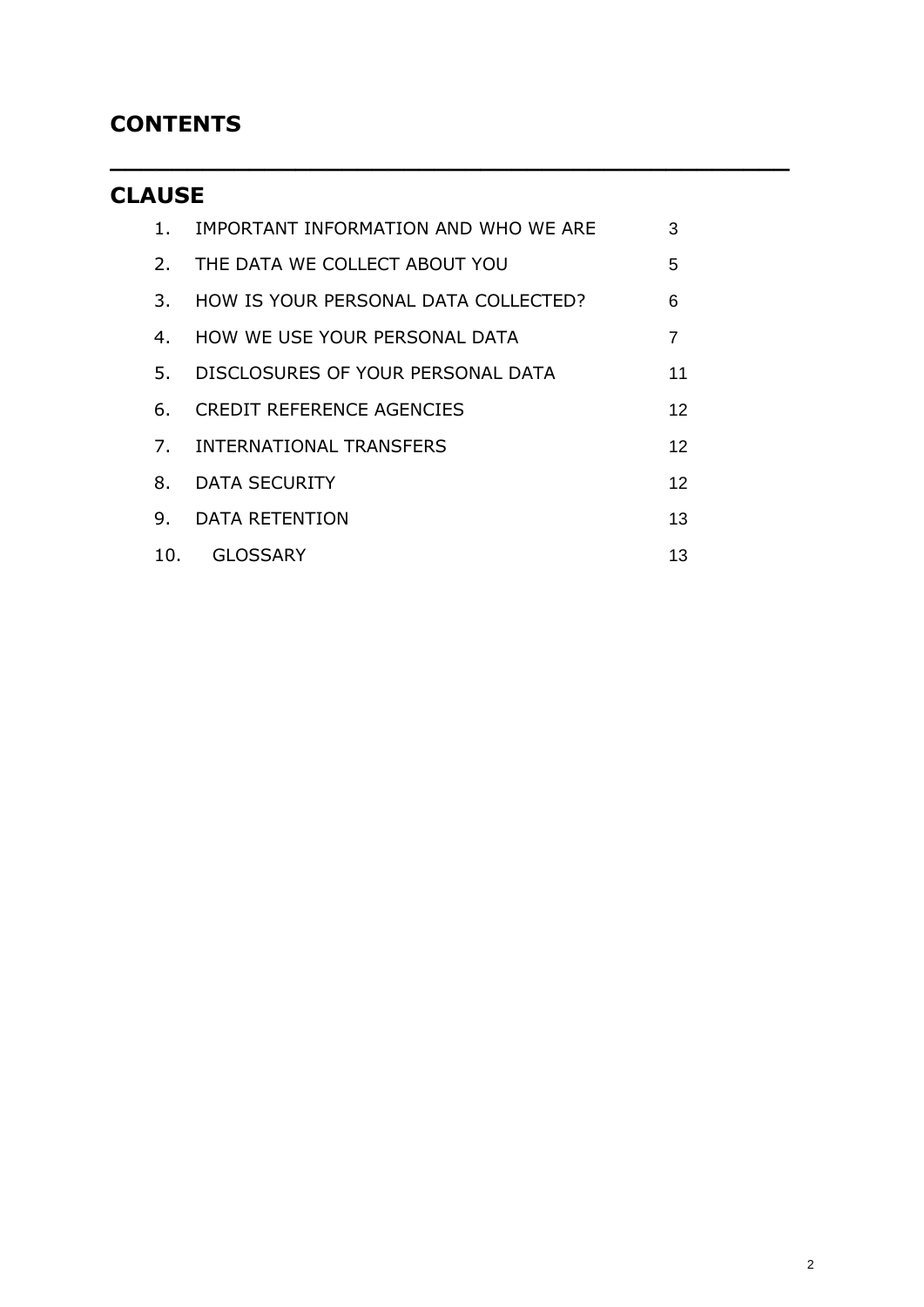# **Introduction**

This is Mallard Leasing Limited's privacy notice.

Mallard Leasing Limited (trading as Mallard Finance) respects your privacy and is committed to protecting your personal data. This privacy notice will inform you as to how we look after your personal data when you visit our website (regardless of where you visit it from) or when we engage with you in any way, regardless of whether or not you become a customer, and includes any processing of personal data before you apply for a product or service, and tells you about your privacy rights and how the law protects you.

Please use the Glossary at the end of this document to understand the meaning of some of the terms used in this privacy notice.

# **1. Important information and who we are**

# <span id="page-2-0"></span>**Purpose of this privacy notice**

This privacy notice aims to give you information on how Mallard Leasing Limited collects and processes your personal data through your use of this website, including any data you may provide to us when you sign up to our publications, enter into a finance agreement with us or one of our partners, purchase a product or service or take part in a promotional activity.

Our services, products, publications and website are not intended for children and we do not knowingly collect data relating to children.

It is important that you read this privacy notice together with any other privacy notice or fair processing notice we may provide on specific occasions when we are collecting or processing personal data about you so that you are fully aware of how and why we are using your data. This privacy notice supplements the other notices and is not intended to override them.

#### **Controller**

Mallard Leasing Limited is the controller and responsible for your personal data (collectively referred to as "Mallard Finance", "we", "us" or "our" in this privacy notice).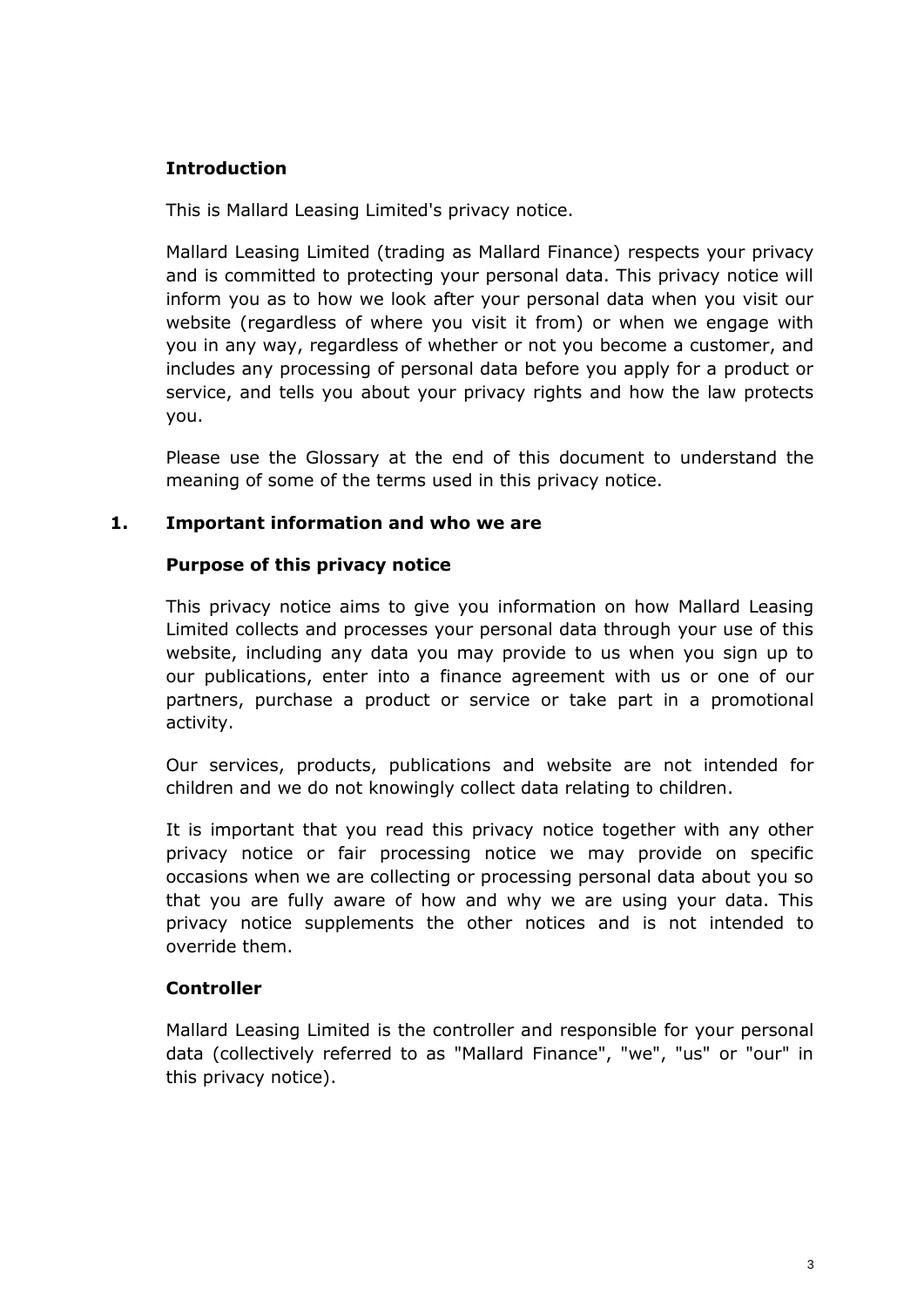We have appointed a data privacy manager who is responsible for overseeing questions in relation to this privacy notice. If you have any questions about this privacy notice, including any requests to exercise your legal rights, please contact the data privacy manager using the details set out below.

## <span id="page-3-0"></span>**Contact details**

Our full details are:

Full name of legal entity: Mallard Leasing Limited

Name or title of data privacy manager: Edward Stevenson

E-mail address: DPM@mallardfinance.co.uk

Postal address: Mallard Finance, Hophouse, Maltings Park, West Bergholt, Colchester, Essex CO6 3TJ

You have the right to make a complaint at any time to the Information Commissioner's Office (ICO), the UK supervisory authority for data protection issues (www.ico.org.uk). We would, however, appreciate the chance to deal with your concerns before you approach the ICO so please contact us in the first instance.

# **Changes to the privacy notice and your duty to inform us of changes**

This version was last updated on 15<sup>th</sup> May 2018.

It is important that the personal data we hold about you is accurate and current. Please keep us informed if your personal data changes during your relationship with us.

#### **Third-party links**

Our website may include links to third-party websites, plug-ins and applications. Clicking on those links or enabling those connections may allow third parties to collect or share data about you. We do not control these third-party websites and are not responsible for their privacy statements. When you leave our website, we encourage you to read the privacy notice of every website you visit.

#### **Providing your data to third party lenders**

Where your finance application is accepted by one of our partners, we will collect data from you and supply it to that third party via a secure file transfer system. In such cases, you will have the opportunity to review the privacy policy of such partner, and we encourage you to do so.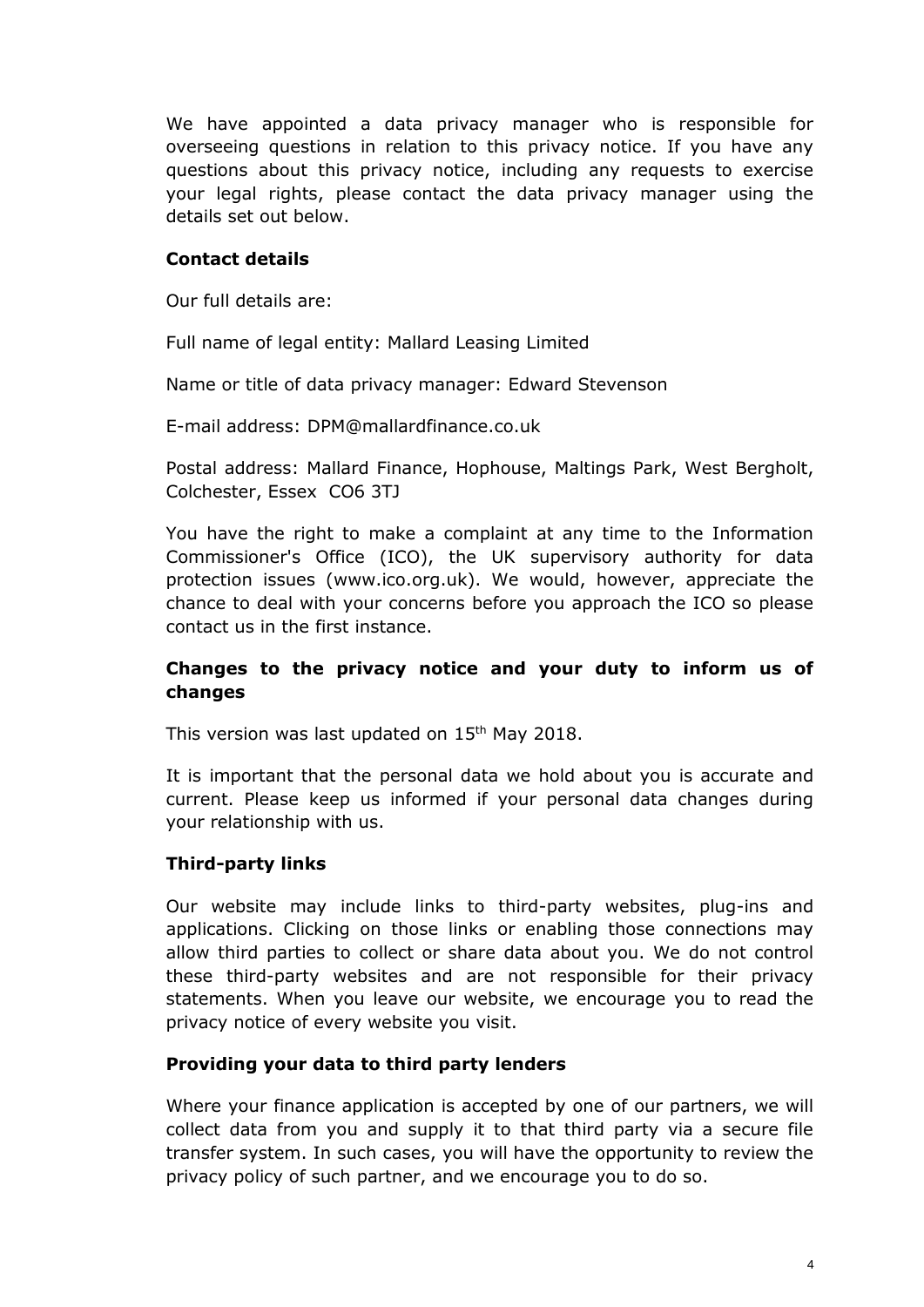## **2. The data we collect about you**

<span id="page-4-0"></span>Personal data, or personal information, means any information about an individual from which that person can be identified. It does not include data where the identity has been removed (anonymous data).

We may collect, use, store and transfer different kinds of personal data about you which we have grouped together follows:

- **Identity Data** includes first name, maiden name, last name, username or similar identifier, marital status, title, date of birth and gender, family, lifestyle or social circumstances if relevant to the product or service (eg. the number of dependants you have), your driving license details, employment status and details, and details about your motor vehicle(s).
- **Contact Data** includes home address, employer name and address, email address and telephone numbers.
- **Financial Data** includes salary and details of other income, bank account details including transaction data, payment card details and details of accounts held with other providers.
- **Transaction Data** includes details about payments to and from you on your account with us and other details of products and services you have purchased from us.
- **Technical Data** includes internet protocol (IP) address, your login data, browser type and version, time zone setting and location, browser plug-in types and versions, operating system and platform and other technology on the devices you use to access our website and the products and services we have delivered or you have applied for.
- **Residential Status Data** includes your residential status, copies of utility bills (or other proofs of address) and other correspondence.
- **Usage Data** includes information about how you use our website, products and services.
- **Marketing and Communications Data** includes your preferences in receiving marketing from us and our third parties and your communication preferences.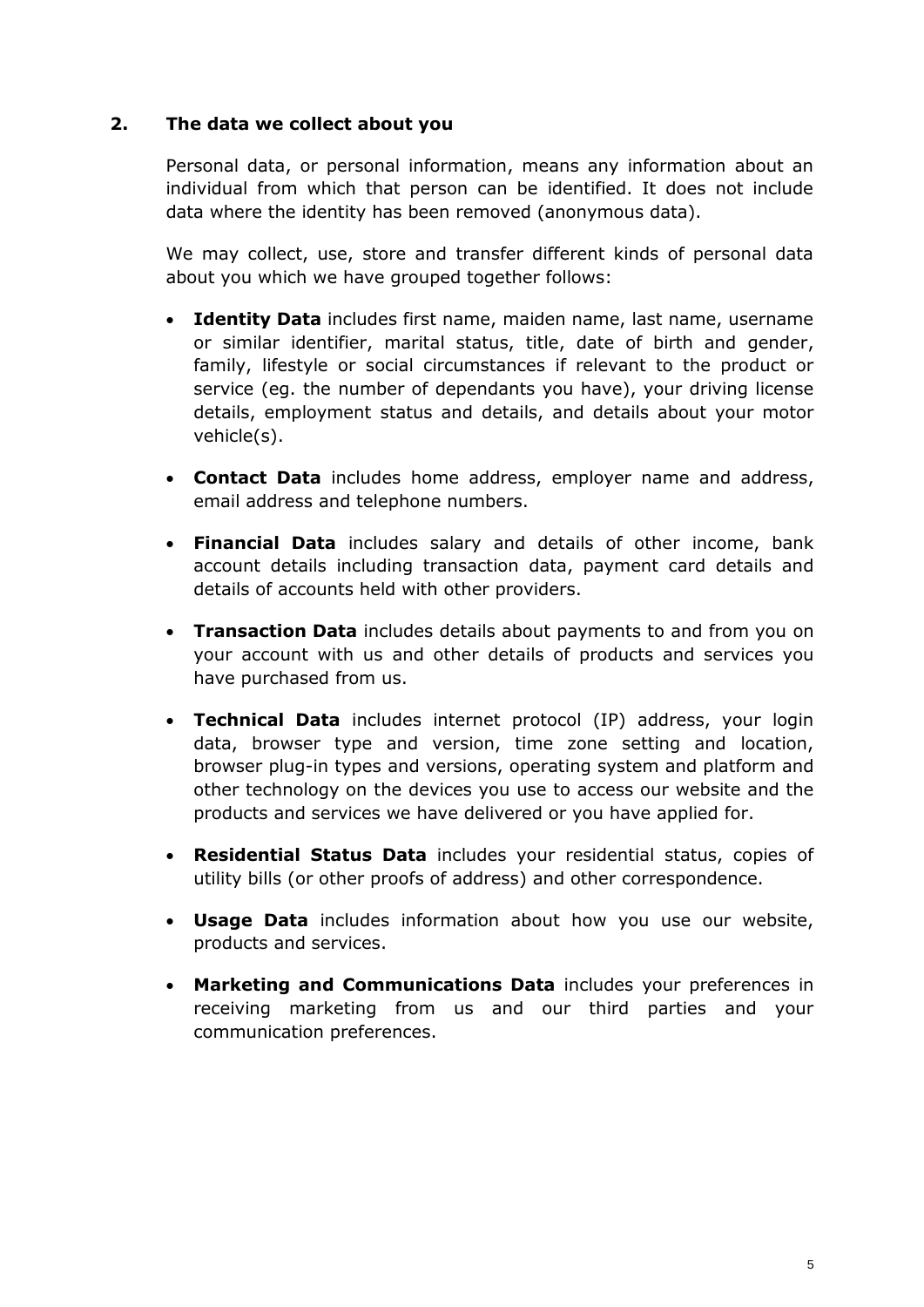We also collect, use and share **Aggregated Data** such as statistical or demographic data for any purpose. Aggregated Data may be derived from your personal data but is not considered personal data in law as this data does **not** directly or indirectly reveal your identity. For example, we may aggregate your Usage Data to calculate the percentage of users accessing a specific website feature. However, if we combine or connect Aggregated Data with your personal data so that it can directly or indirectly identify you, we treat the combined data as personal data which will be used in accordance with this privacy notice.

# **If you fail to provide personal data**

Where we need to collect personal data by law, or under the terms of a contract we have with you and you fail to provide that data when requested, we may not be able to perform the contract we have or are trying to enter into with you (for example, to provide you with a finance agreement). In this case, we may have to cancel a product or service you have with us but we will notify you if this is the case at the time.

#### <span id="page-5-0"></span>**3. How is your personal data collected?**

We use different methods to collect data from and about you including through:

- **Direct interactions.** You may give us your Identity, Contact and Financial Data by filling in forms or by corresponding with us by our upload tool, post, phone, e-mail or otherwise. This includes personal data you provide when you:
	- apply for our products or services;
	- enter into a finance agreement with us;
	- subscribe to our service or publications;
	- request marketing to be sent to you;
	- enter a competition, promotion or survey; or
	- give us some feedback.
- **Automated technologies or interactions.** As you interact with our website and services, we may automatically collect Technical Data about your equipment, transactions, browsing actions and patterns. We collect this personal data by using cookies, server logs and other similar technologies. Please see our cookie policy on our website for further details.
- **Third parties or publicly available sources.** We may receive personal data about you from various third parties as set out below:
	- Technical Data from the following parties: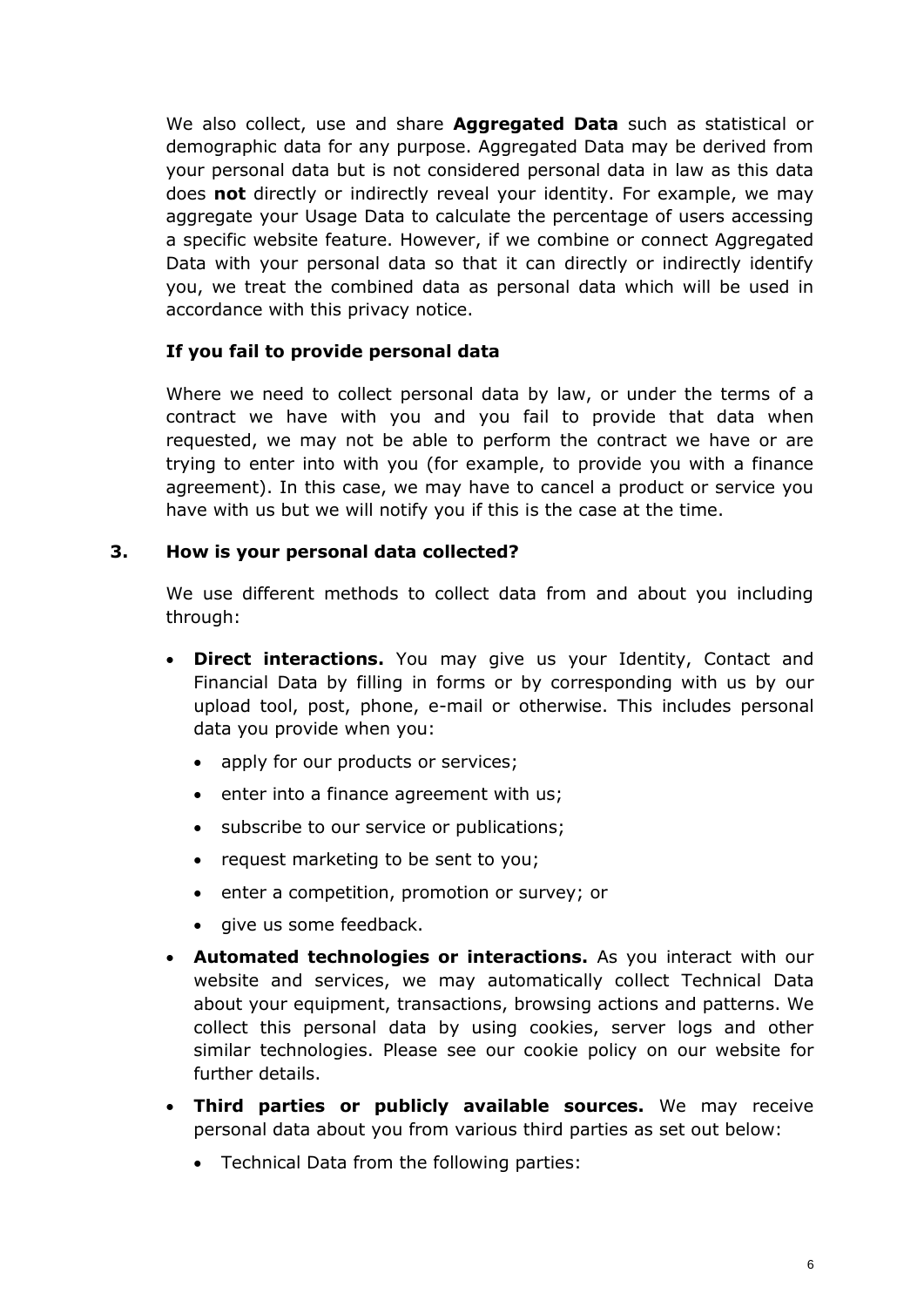- (a) analytics providers; and
- (b) search information providers.
- Contact, Financial and Transaction Data from providers of technical, payment, credit reference agencies and delivery services, of which more details are contained in section 6 headed "Credit Reference Agencies" below.
- Identity and Contact Data from data brokers (including motor dealers) or aggregators.
- Identity, Financial and Contact Data from publicly availably sources such as Companies House and the Electoral Register based inside the EU and court records of debt judgments and bankruptcy.

#### <span id="page-6-0"></span>**4. How we use your personal data**

We will only use your personal data when the law allows us to. Most commonly, we will use your personal data in the following circumstances:

- To assess our willingness to enter into a credit agreement with you, or to assist you in obtaining credit from a third party (i.e. one of our partners).
- Where we need to perform the contract we are about to enter into or have entered into with you.
- Where it is necessary for our legitimate interests (or those of a third party) and your interests and fundamental rights do not override those interests.
- Where we need to comply with a legal or regulatory obligation.

To find out more about the types of lawful basis that we will rely on to process your personal data, see the glossary in section 10 below.

Generally we do not rely on consent as a legal basis for processing your personal data other than in relation to sending third party direct marketing communications to you via email or text message. You have the right to withdraw consent to marketing at any time by [contacting us.](#page-3-0)

We do not process special categories of personal data about you (e.g. your racial or ethnic origin, political opinions, religious or philosophical beliefs, trade union membership, genetic data, biometric data, data concerning your health, sex life or sexual orientation).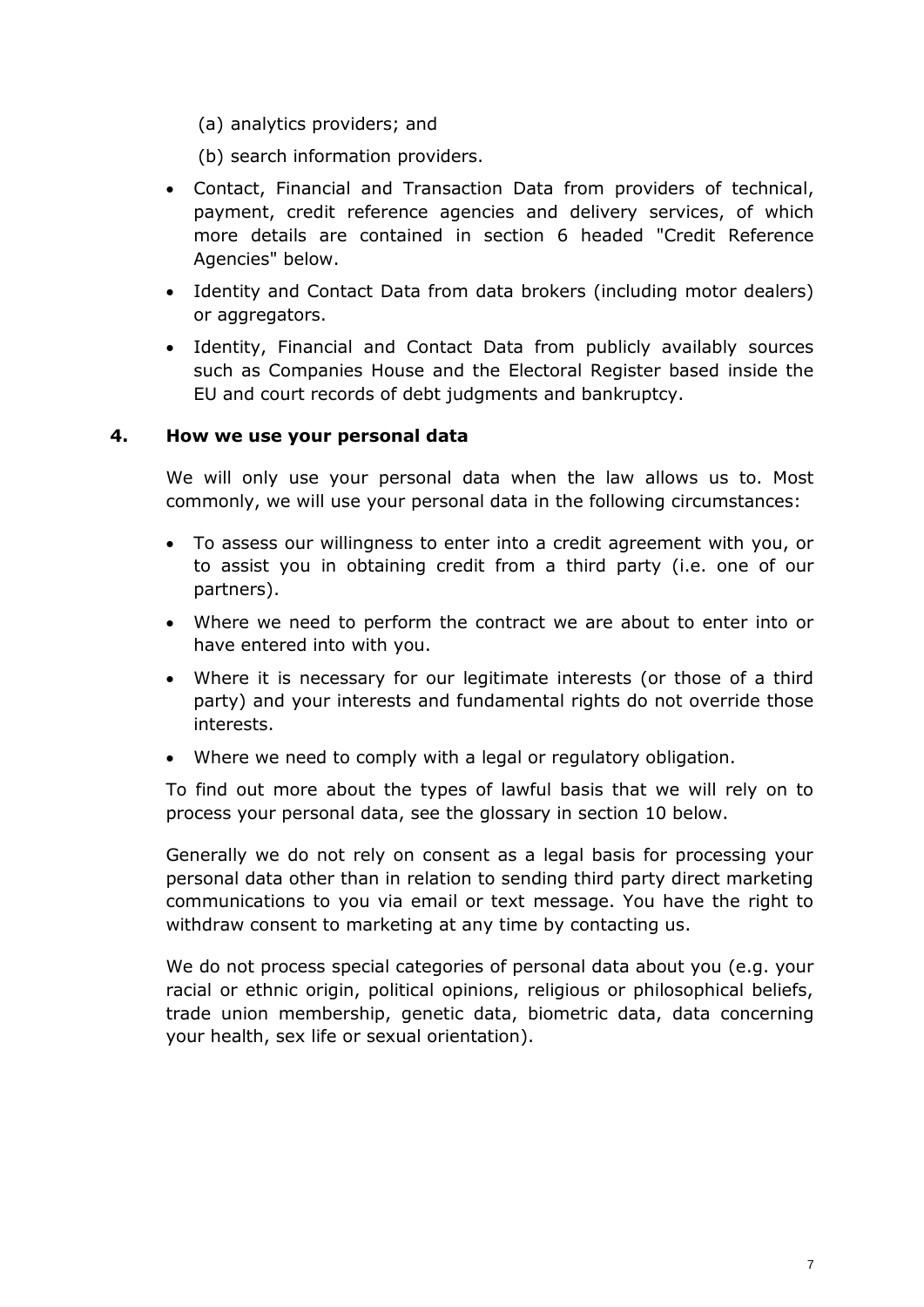# **Purposes for which we will use your personal data**

We have set out below, in a table format, a description of all the ways we plan to use your personal data, and which of the legal bases we rely on to do so. We have also identified what our legitimate interests are where appropriate.

Note that we may process your personal data for more than one lawful ground depending on the specific purpose for which we are using your data. Please [contact us](#page-3-0) if you need details about the specific legal ground we are relying on to process your personal data where more than one ground has been set out in the table below.

| <b>Purpose/Activity</b>                                                                                                                       | <b>Type of data</b>                                                                                    | <b>Lawful basis for processing</b><br>including<br><b>basis</b><br>of<br>legitimate interest                                                                                                                        |
|-----------------------------------------------------------------------------------------------------------------------------------------------|--------------------------------------------------------------------------------------------------------|---------------------------------------------------------------------------------------------------------------------------------------------------------------------------------------------------------------------|
| To decide whether to<br>enter into a credit<br>agreement with you, and<br>if so, to register you as a<br>new customer                         | (a) Identity<br>(b) Contact<br>(c) Financial<br>(d) Residential<br><b>Status</b>                       | (a) Performance of a contract<br>with you<br>(b) Necessary for our<br>legitimate interests (to<br>identify potential customers,<br>and check their credit<br>worthiness using credit<br>reference agencies)         |
| To assist you in securing<br>a credit agreement with a<br>third party                                                                         | (a) Identity<br>(b) Contact<br>(c) Financial                                                           | (a) Consent (where you have<br>consented to your dealer that<br>we may pass personal data to<br>other potential providers of<br>credit, and that dealer has<br>confirmed to us that you have<br>given this consent) |
| To process and deliver<br>your contract including:<br>(a) Manage payments,<br>fees and charges<br>(b) Collect and recover<br>money owed to us | (a) Identity<br>(b) Contact<br>(c) Financial<br>(d) Transaction<br>(e) Marketing and<br>Communications | (a) Performance of a contract<br>with you<br>(b) Necessary for our<br>legitimate interests (to<br>recover debts due to us)                                                                                          |
| To manage our<br>relationship with you<br>which will include:<br>(a) Notifying you about<br>changes to our terms or                           | (a) Identity<br>(b) Contact<br>(c) Profile<br>(d) Marketing and                                        | (a) Performance of a contract<br>with you<br>(b) Necessary to comply with<br>a legal obligation<br>(c) Necessary for our                                                                                            |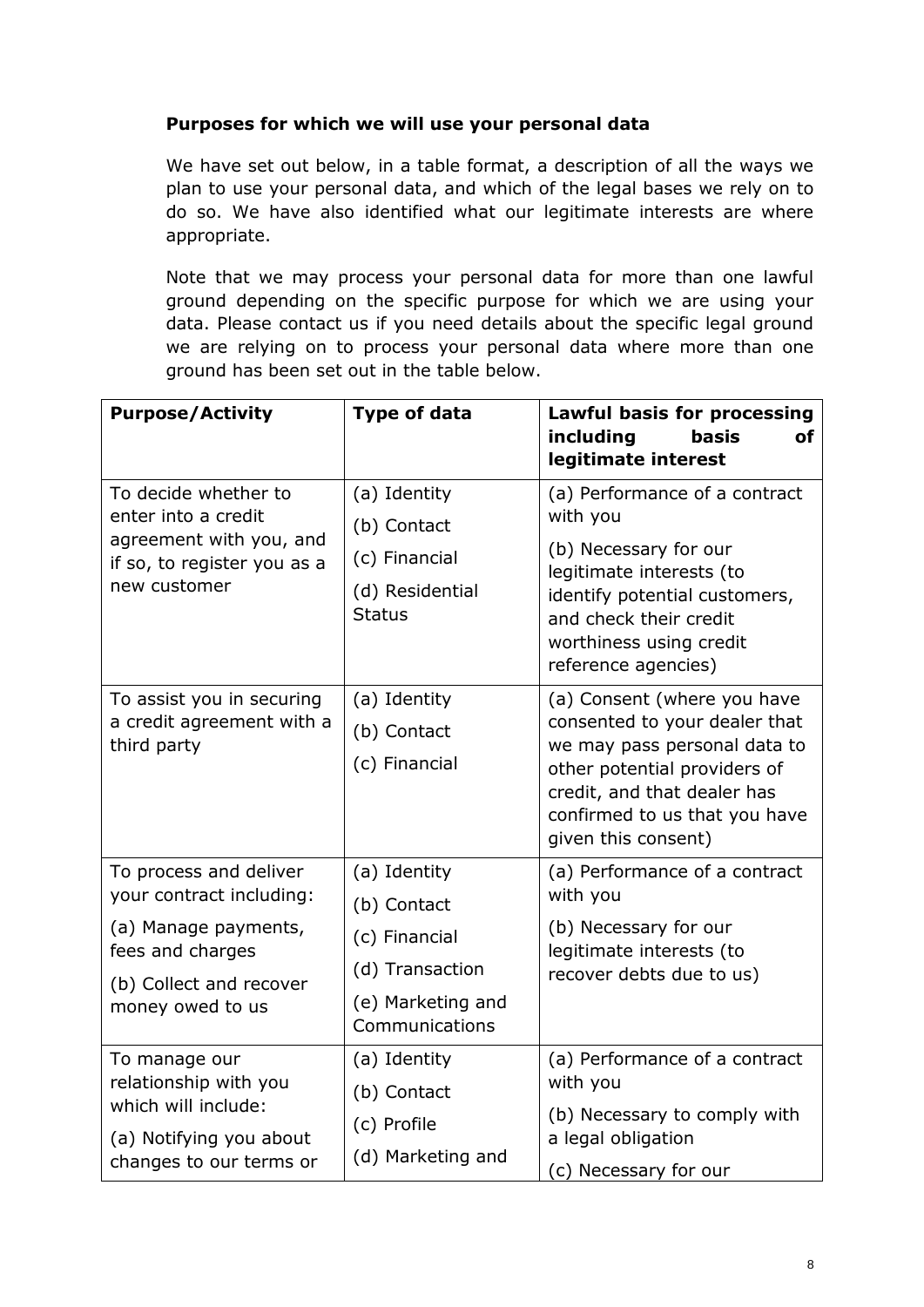| privacy policy                                                                                                                                                                               | Communications                                                                                                  | legitimate interests (to keep                                                                                                                                                                                                                                                                  |  |
|----------------------------------------------------------------------------------------------------------------------------------------------------------------------------------------------|-----------------------------------------------------------------------------------------------------------------|------------------------------------------------------------------------------------------------------------------------------------------------------------------------------------------------------------------------------------------------------------------------------------------------|--|
| (b) Asking you to leave a<br>review or take a survey                                                                                                                                         | (e) Residential<br><b>Status</b>                                                                                | our records updated and to<br>study how customers use our<br>products/services)                                                                                                                                                                                                                |  |
| (c) Update records                                                                                                                                                                           |                                                                                                                 |                                                                                                                                                                                                                                                                                                |  |
| (d) Legal compliance                                                                                                                                                                         |                                                                                                                 |                                                                                                                                                                                                                                                                                                |  |
| To administer and protect<br>our business and this<br>website (including<br>troubleshooting, data<br>analysis, testing, system<br>maintenance, support,<br>reporting and hosting of<br>data) | (a) Identity<br>(b) Contact<br>(c) Technical                                                                    | (a) Necessary for our<br>legitimate interests (for<br>running our business,<br>provision of administration<br>and IT services, network<br>security, to prevent fraud and<br>in the context of a business<br>reorganisation or group<br>restructuring exercise)<br>(b) Necessary to comply with |  |
|                                                                                                                                                                                              |                                                                                                                 | a legal obligation                                                                                                                                                                                                                                                                             |  |
| To deliver relevant<br>website content and<br>advertisements to you<br>and measure or<br>understand the<br>effectiveness of the<br>advertising we serve to<br>you                            | (a) Identity<br>(b) Contact<br>(c) Profile<br>(d) Usage<br>(e) Marketing and<br>Communications<br>(f) Technical | Necessary for our legitimate<br>interests (to study how<br>customers use our<br>products/services, to develop<br>them, to grow our business<br>and to inform our marketing<br>strategy)                                                                                                        |  |
| To use data analytics to<br>improve our website,<br>products/services,<br>marketing, customer<br>relationships and<br>experiences                                                            | (a) Technical<br>(b) Usage                                                                                      | Necessary for our legitimate<br>interests (to define types of<br>customers for our products<br>and services, to keep our<br>website updated and relevant,<br>to develop our business and to<br>inform our marketing<br>strategy)                                                               |  |
| To make suggestions and<br>recommendations to you<br>about goods or services<br>that may be of interest to<br>you                                                                            | (a) Identity<br>(b) Contact<br>(c) Technical<br>(d) Usage<br>(e) Profile                                        | Necessary for our legitimate<br>interests (to develop our<br>products/services and grow<br>our business)                                                                                                                                                                                       |  |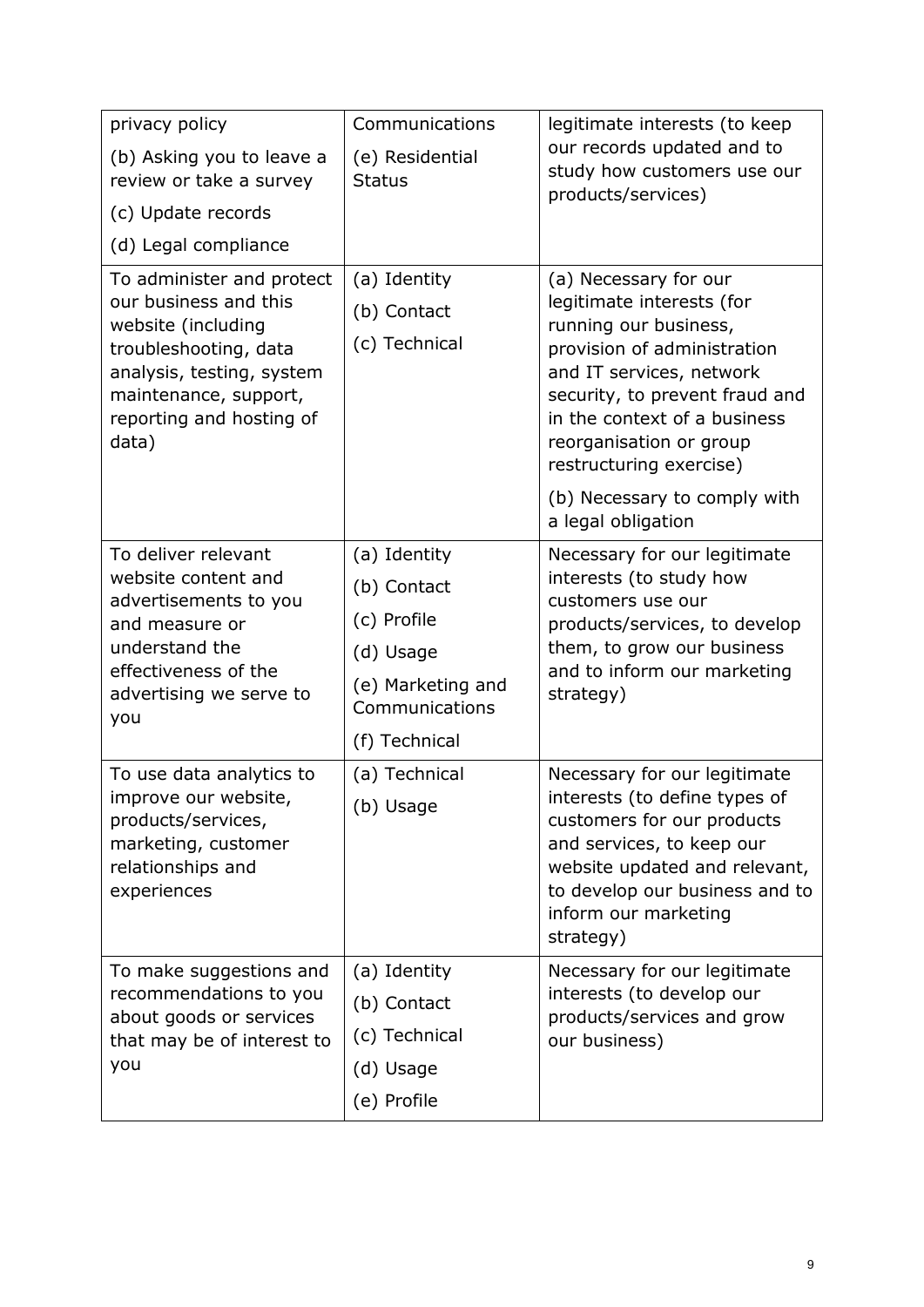# **Marketing and Promotional offers**

We strive to provide you with choices regarding certain personal data uses, particularly around marketing and advertising.

We may use your Identity, Contact, Technical, Usage and Profile Data to form a view on what we think you may want or need, or what may be of interest to you. This is how we decide which products, services and offers may be relevant for you (we call this marketing).

You will receive marketing communications from us if you have requested information from us or purchased goods or services from us or if you provided us with your details when you entered a finance agreement or registered for a promotion and, in each case, you have not opted out of receiving that marketing.

# **Third-party marketing**

We will get your express opt-in consent before we share your personal data with any company outside the Mallard group of companies for marketing purposes.

#### **Monitoring of Communications**

Subject to applicable laws, we may monitor and record your calls, e-mails, text messages and other communications relating to our dealings with you. We will do this for regulatory compliance, self-regulatory practices, crime prevention and detection, to protect the security of our systems and processes, for quality control, for staff training, and when we need to see a record of our interaction with you. This is justified by our legal obligations and our legitimate interests.

# **Opting out**

You can ask us or third parties to stop sending you marketing messages at any time calling or emailing us or by following the opt-out links on any marketing message sent to you.

Where you opt out of receiving these marketing messages, this will not apply to personal data provided to us as a result of a product/service we supply to you, warranty registration, product/service experience or other transactions.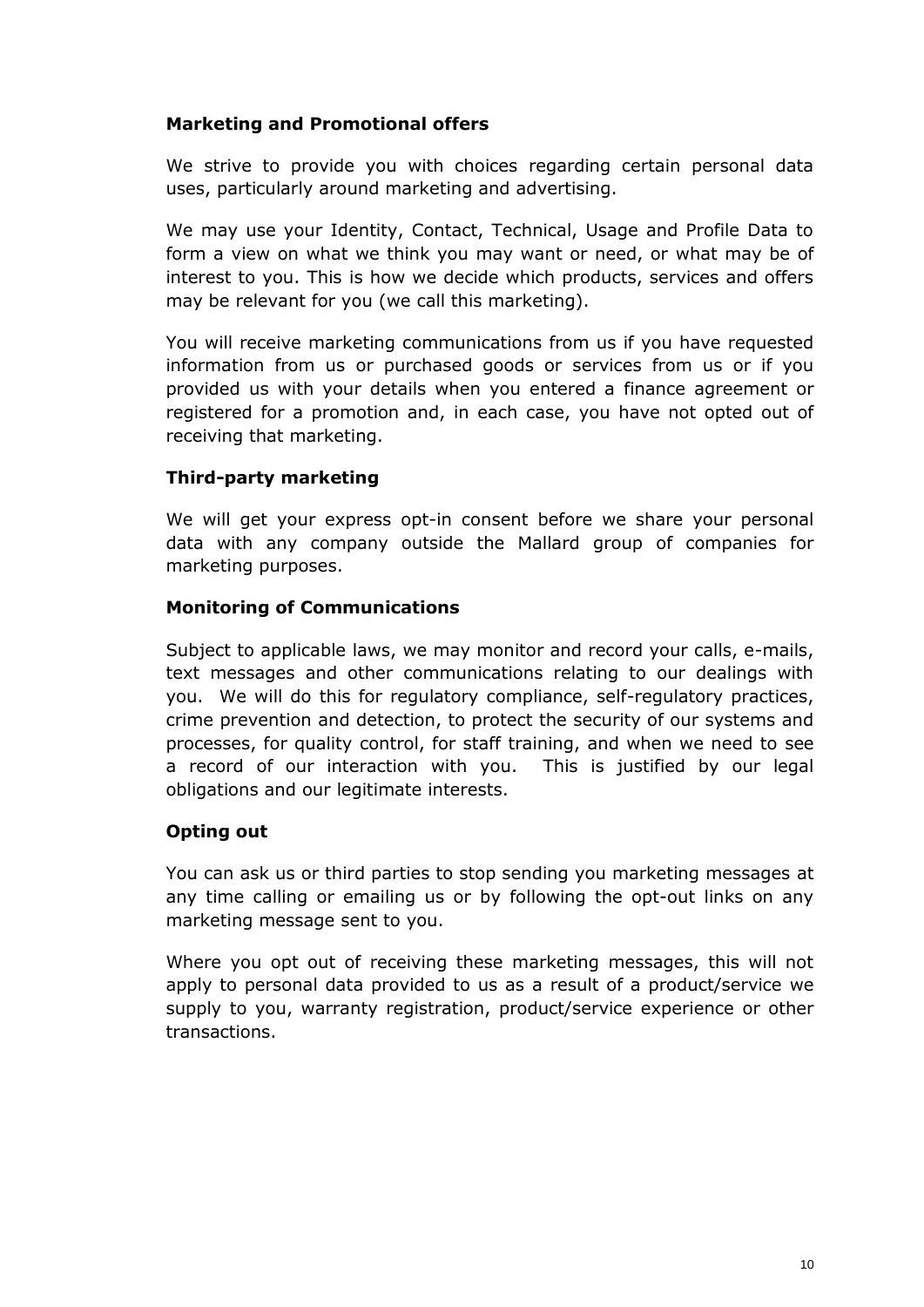# **Cookies**

You can set your browser to refuse all or some browser cookies, or to alert you when websites set or access cookies. If you disable or refuse cookies, please note that some parts of this website may become inaccessible or not function properly. For more information about the cookies we use, please see our cookie policy on our website.

## **Change of purpose**

We will only use your personal data for the purposes for which we collected it, unless we reasonably consider that we need to use it for another reason and that reason is compatible with the original purpose. If you wish to get an explanation as to how the processing for the new purpose is compatible with the original purpose, please [contact us.](#page-3-0)

If we need to use your personal data for an unrelated purpose, we will notify you and we will explain the legal basis which allows us to do so.

Please note that we may process your personal data without your knowledge or consent, in compliance with the above rules, where this is required or permitted by law.

#### **5. Disclosures of your personal data**

<span id="page-10-0"></span>We may have to share your personal data with the parties set out below for the purposes set out in the table in paragraph 4 above.

#### **EXTERNAL THIRD PARTIES**

- Service providers acting as processors who provide IT and system administration services.
- Professional advisers acting as processors or joint controllers including litigants, lawyers, bankers, auditors and insurers who provide consultancy, banking, legal, insurance and accounting services.
- Debtor tracing agencies and recovery agencies.
- HM Revenue & Customs, regulators and other authorities acting as processors or joint controllers based in the United Kingdom who require reporting of processing activities in certain circumstances.
- Third parties to whom we may choose to sell, transfer, or merge parts of our business or our assets. Alternatively, we may seek to acquire other businesses or merge with them. If a change happens to our business, then the new owners may use your personal data in the same way as set out in this privacy notice.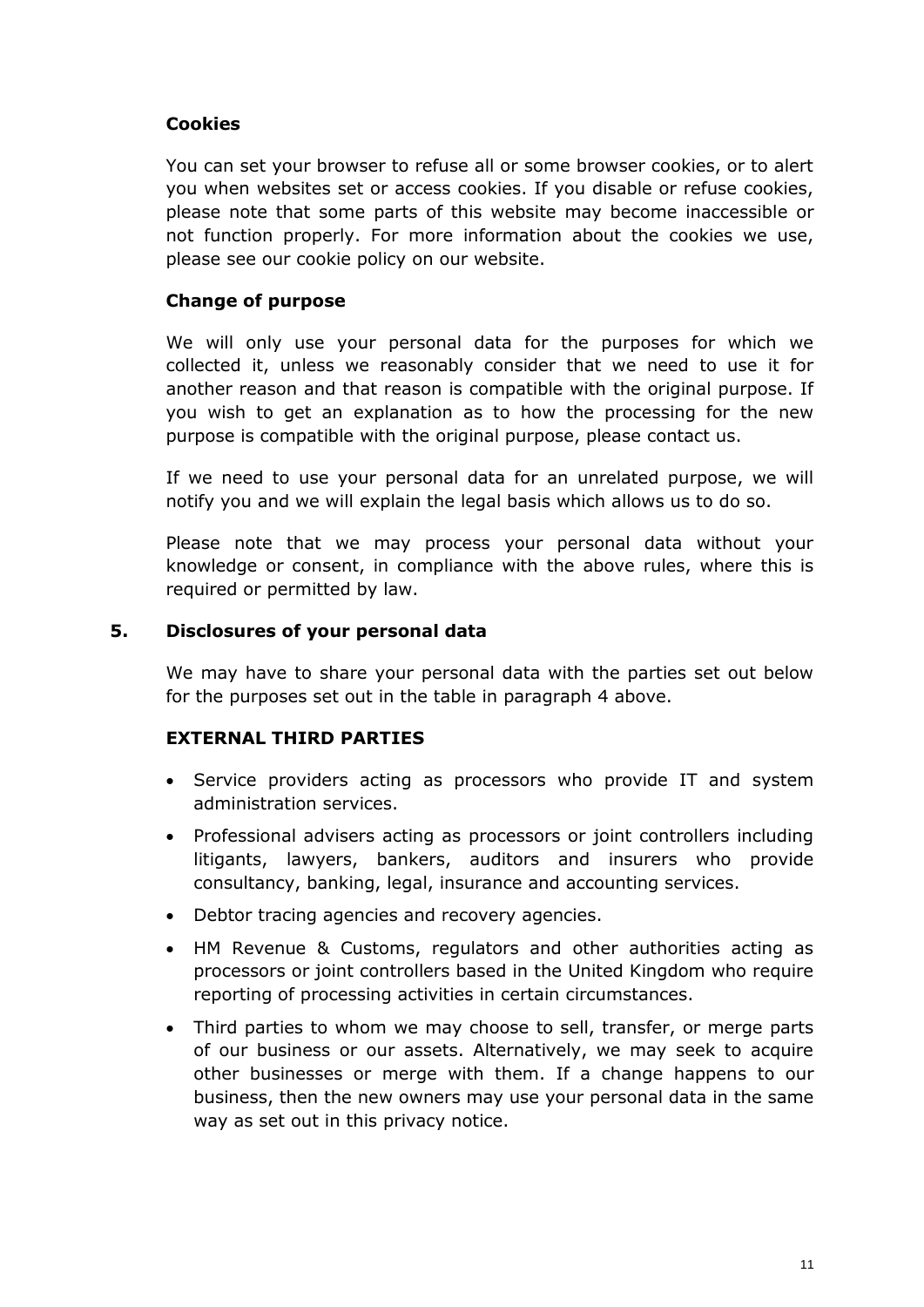We require all third parties to respect the security of your personal data and to treat it in accordance with the law. We do not allow our third-party service providers to use your personal data for their own purposes and only permit them to process your personal data for specified purposes and in accordance with our instructions.

# **6. Credit Reference Agencies**

<span id="page-11-0"></span>In order to process your application we will supply your personal information to one or more credit reference agencies (CRAs) and they will give us information about you, such as about your financial history. We do this to assess creditworthiness and product suitability, check your identity, manage your account, trace and recover debts and prevent criminal activity.

We will also continue to exchange information about you with CRAs on an ongoing basis, including about your settled accounts and any debts not fully repaid on time. CRAs will share your information with other organisations. Your data may also be linked to the data of your spouse, and joint applicants or other financial associates.

The identities of the CRAs, and the ways in which they use and share personal information, are explained in more detail at:

Call Credit:

• [www.callcredit.co.uk/crain](http://www.callcredit.co.uk/crain)

Equifax:

• [www.equifax.co.uk/crain](http://www.equifax.co.uk/crain)

Experian:

<span id="page-11-1"></span>• [www.experian.co.uk/crain](http://www.experian.co.uk/crain)

#### **7. International transfers**

We do not transfer your personal data outside the European Economic Area (**EEA**).

#### **8. Data security**

<span id="page-11-2"></span>We have put in place appropriate security measures to prevent your personal data from being accidentally lost, used or accessed in an unauthorised way, altered or disclosed. In addition, we limit access to your personal data to those employees, agents, contractors and other third parties who have a business need to know. They will only process your personal data on our instructions and they are subject to a duty of confidentiality.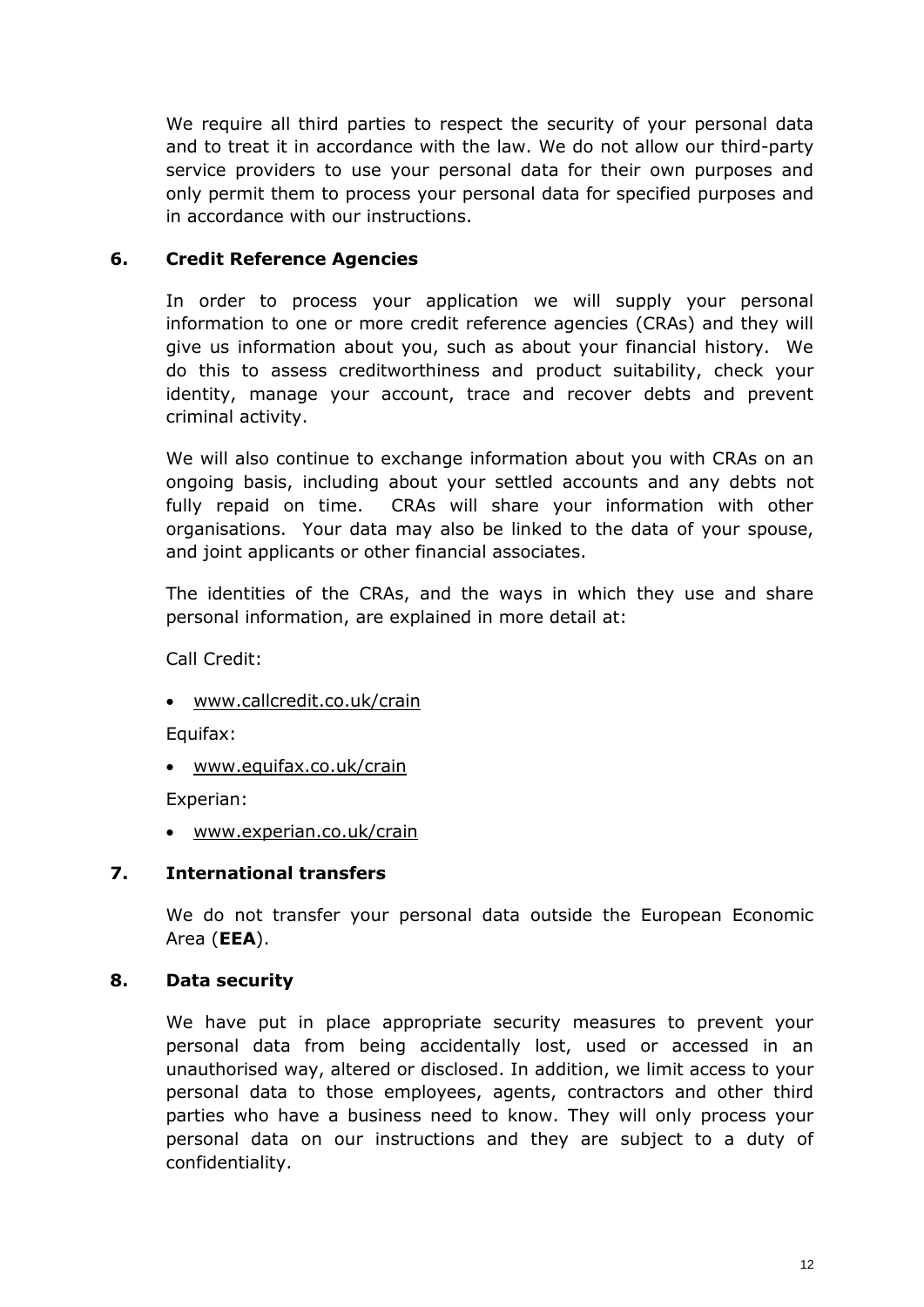We have put in place procedures to deal with any suspected personal data breach and will notify you and any applicable regulator of a breach where we are legally required to do so.

# **9. Data retention**

## <span id="page-12-0"></span>**How long will you use my personal data for?**

We will only retain your personal data for as long as necessary to fulfil the purposes we collected it for, including for the purposes of satisfying any legal, accounting, or reporting requirements.

To determine the appropriate retention period for personal data, we consider the amount, nature, and sensitivity of the personal data, the potential risk of harm from unauthorised use or disclosure of your personal data, the purposes for which we process your personal data and whether we can achieve those purposes through other means, and the applicable legal requirements.

# **10. Glossary**

# <span id="page-12-1"></span>**LAWFUL BASIS**

**Legitimate Interest** means the interest of our business in conducting and managing our business to enable us to give you the best service/product and the best and most secure experience. We make sure we consider and balance any potential impact on you (both positive and negative) and your rights before we process your personal data for our legitimate interests. We do not use your personal data for activities where our interests are overridden by the impact on you (unless we have your consent or are otherwise required or permitted to by law). You can obtain further information about how we assess our legitimate interests against any potential impact on you in respect of specific activities by [contacting](#page-3-0)  [us.](#page-3-0)

**Performance of Contract** means processing your data where it is necessary for the performance of a contract to which you are a party or to take steps at your request before entering into such a contract.

**Comply with a legal or regulatory obligation** means processing your personal data where it is necessary for compliance with a legal or regulatory obligation that we are subject to.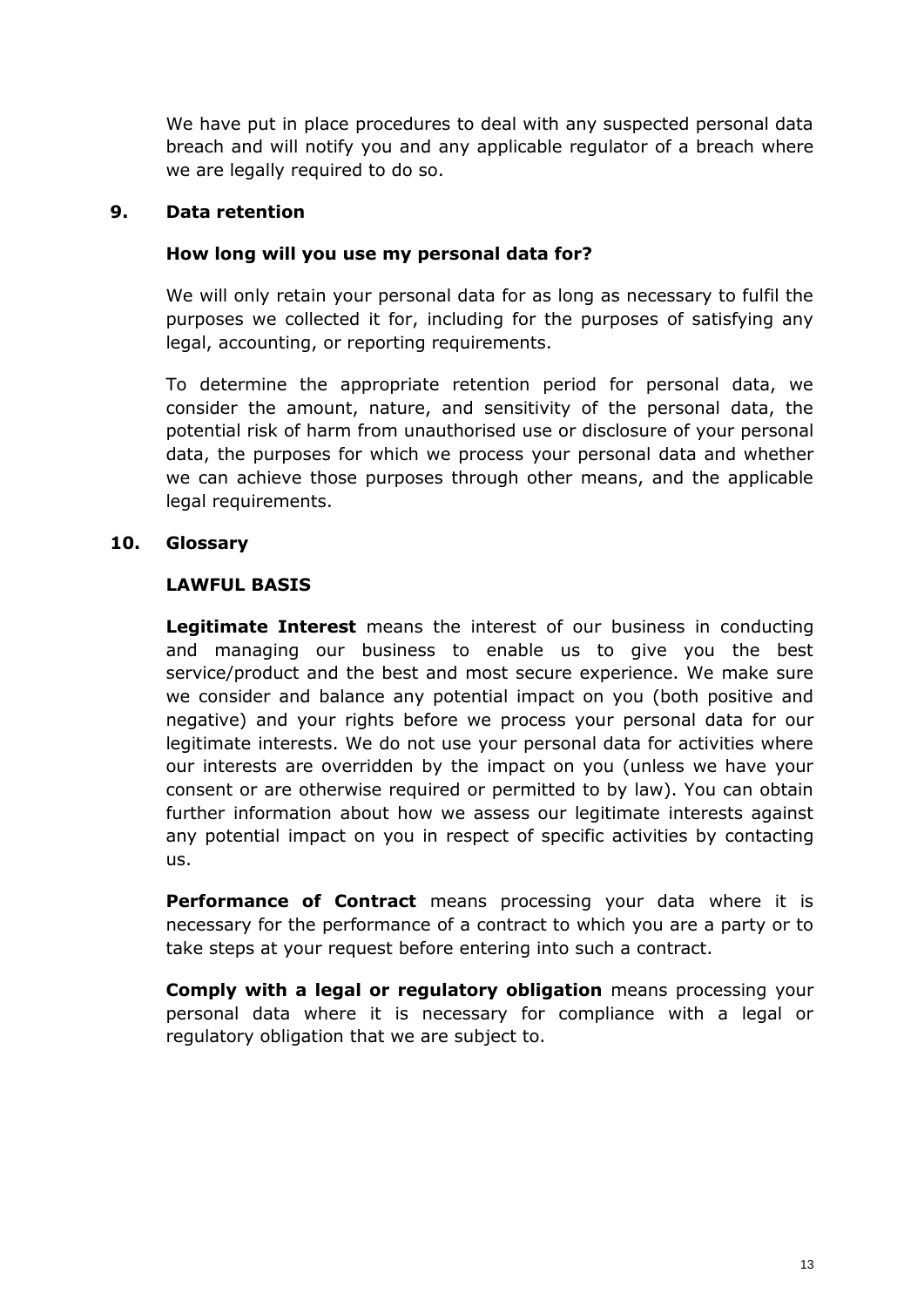# **YOUR LEGAL RIGHTS**

You have the right to:

**Request access** to your personal data (commonly known as a "data subject access request"). This enables you to receive a copy of the personal data we hold about you and to check that we are lawfully processing it.

## **No fee usually required**

You will not have to pay a fee to access your personal data (or to exercise any of the other rights). However, we may charge a reasonable fee if your request is clearly unfounded, repetitive or excessive. Alternatively, we may refuse to comply with your request in these circumstances.

#### **What we may need from you**

We may need to request specific information from you to help us confirm your identity and ensure your right to access your personal data (or to exercise any of your other rights). This is a security measure to ensure that personal data is not disclosed to any person who has no right to receive it. We may also contact you to ask you for further information in relation to your request to speed up our response.

#### **Time limit to respond**

We try to respond to all legitimate requests within one month. Occasionally it may take us longer than a month if your request is particularly complex or you have made a number of requests. In this case, we will notify you and keep you updated.

**Request correction** of the personal data that we hold about you. This enables you to have any incomplete or inaccurate data we hold about you corrected, though we may need to verify the accuracy of the new data you provide to us.

**Request erasure** of your personal data. This enables you to ask us to delete or remove personal data where there is no good reason for us continuing to process it. You also have the right to ask us to delete or remove your personal data where you have successfully exercised your right to object to processing (see below), where we may have processed your information unlawfully or where we are required to erase your personal data to comply with local law. Note, however, that we may not always be able to comply with your request of erasure for specific legal reasons which will be notified to you, if applicable, at the time of your request.